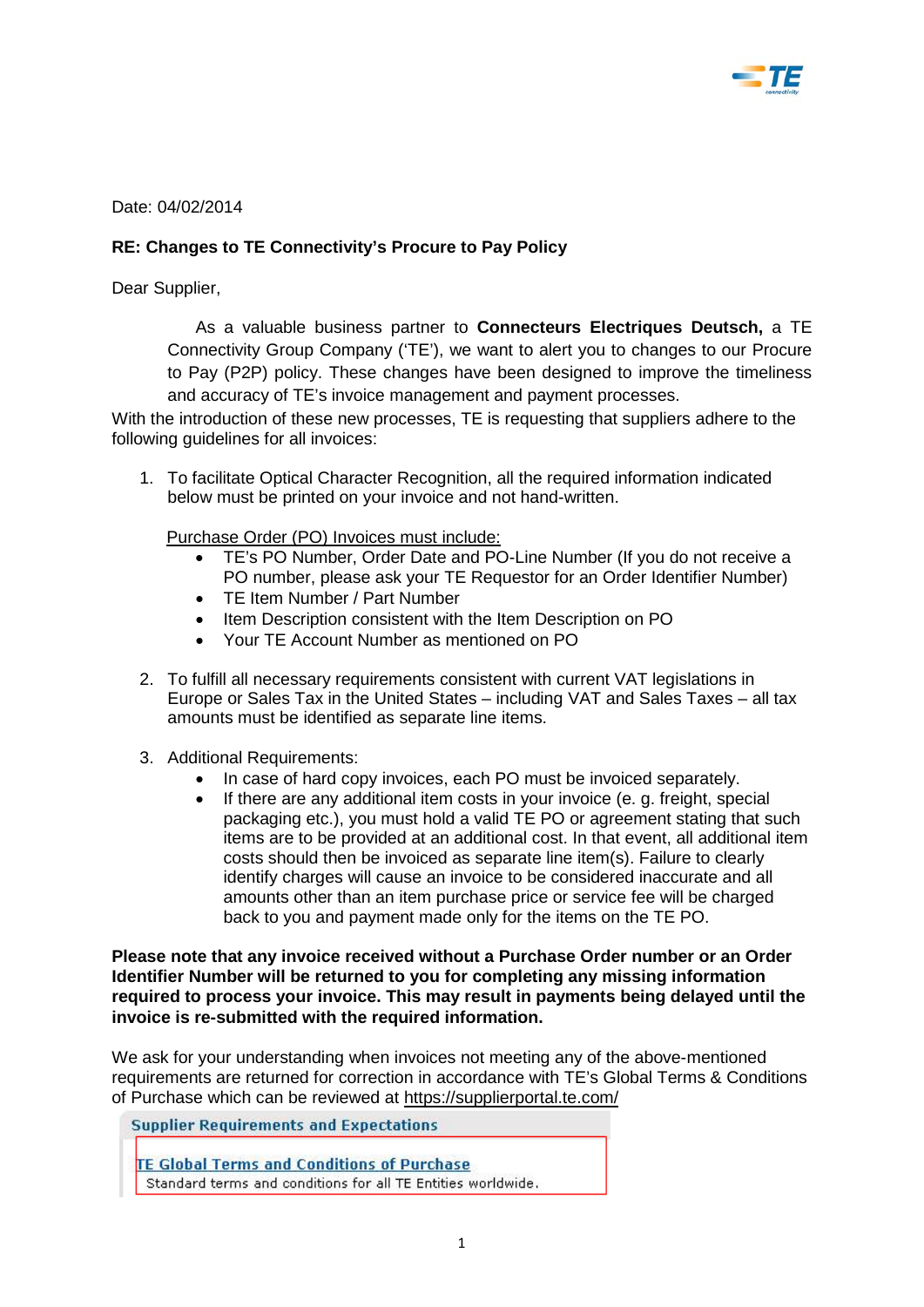

Furthermore, in line with our Terms & Conditions, the base-line date for commencing payment date computation, including early payment discounts, will begin from the date when the correctly completed invoice is actually received by TE. If the TE goods received date is after the invoice received date, then the later date will be the base-line date.

Further requirements regarding invoicing are as follows:

• The invoices must be **issued** on the following business address: Billing Address: **Connecteurs Electriques Deutsch**

> 17 Rue de Lavoisier 27 091 – EVREUX CEDEX 9 France VAT ID n° FR40389470303

- All hard copy invoices must be **sent** to the following address:
- Mailing address: **Tyco Electronics France SAS** c/o Tyco Electronics Simel SAS Accounts Payable – FSSC 1,rue Paul Martin 21220 Gevrey-Chambertin

France

- Preferred option is to provide invoices in **PDF format**
- All invoices in PDF format must be sent to the following e-mail address: [invoice.3014@te.com](mailto:invoice.3014@te.com)

**NOTE – Only one Invoice per one PDF is allowed. E-mail may contain multiply PDF attachments** 

- The invoices should be sent only in one chosen format PDF or Original paper Hard copy
- Fax copies will no longer be accepted.

You can check the status of your invoice on TE's Supplier Portal [https://supplierportal.te.com.](https://supplierportal.te.com/)

Invoice status inquiry could additionally be directed to **email id: [apdepartment.fr@te.com](mailto:apdepartment.fr@te.com)** (preferred method) or to any of the telephone numbers mentioned below:

| Country            | Tel. Number    | Country     | Tel. Number     |
|--------------------|----------------|-------------|-----------------|
| <b>Belgium</b>     | +32 16351080   | Switzerland | +41 714470999   |
| Germany            | +49 896089688  | UK          | +44 1793572442  |
| <b>Netherlands</b> | +31 736246333  | <b>USA</b>  | +1 7179867653   |
| Czech              | +420541162303  | Spain       | +34 932910606   |
| Hungary            | +36 33 540 523 | France      | +33 1 3420 8993 |

We look forward to partnering with you as we introduce these new contact points and processes. All new contact points and processes will be operational from **10 February 2014,** onwards. Prior to these new details taking effect please continue to use the existing contact details and procedures.